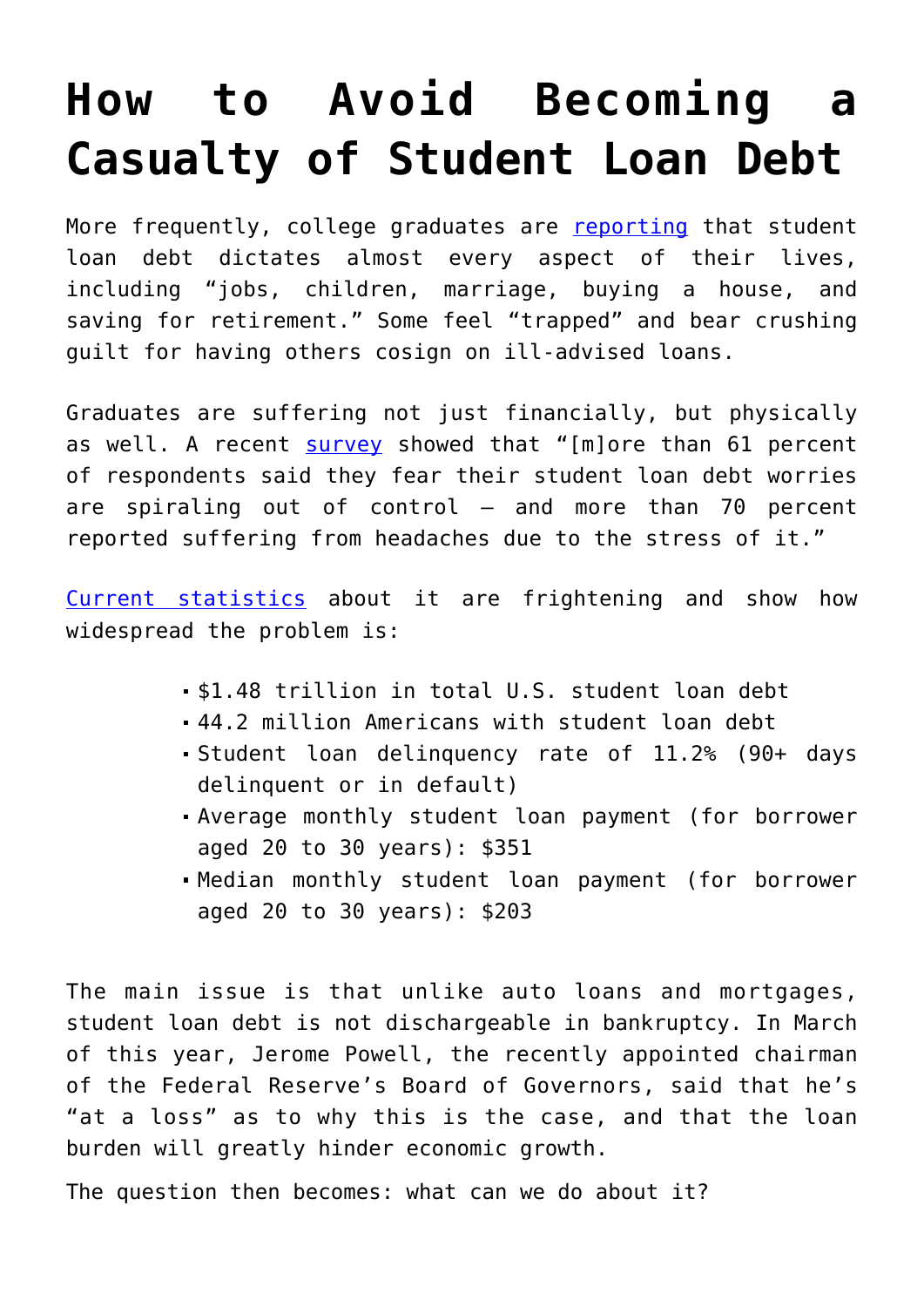The Wall Street Journal recently posted an [article](https://www.wsj.com/articles/judges-wouldnt-consider-forgiving-crippling-student-loans-until-now-1528974001?mod=hp_lead_pos7) online about judges who are trying to work around current legal codes to forgive more loans. Many of these judges have done so out of sympathy for people's plights, especially because some have debt-ridden children of their own.

However, while the judges' actions may come from good intentions, having potentially hundreds of judges all interpreting loan forgiveness laws differently is obviously not a reasonable solution. And yet, as the article points out, bills in Congress to make student debt more forgivable and easier to pay off have stalled in committee.

A market response to the issue has emerged in the introduction of what are known as income share agreements (ISA's). Instead of students taking out loans to finance tuition costs, universities or investment groups bear the costs while students agree to pay the relevant parties a percentage of their future income.

Purdue University created the first ISA program in 2016 and many other private universities have [followed suit](https://www.washingtonpost.com/local/education/a-new-way-emerges-to-cover-college-tuition-but-is-it-a-better-way/2017/12/31/6519d100-d9c9-11e7-b859-fb0995360725_story.html?utm_term=.f058ea0c677b). Purdue's program has different repayment terms based on major (which makes sense given different earnings potentials among majors), but others such as Loma Point Nazarene University offer the same terms to every student: 2 percent of their income for 6 years for each \$5000 borrowed.

Solutions like ISA's have the potential to alleviate some worry of future college students, but ultimately the government must stop giving out student loans so freely and modern culture must stop elevating a college degree as the only way to personal wealth and fulfillment. Trade schools and vocational schools remain perfectly viable and potentially lucrative options for many students.

If people stop taking out so many loans for 4-year programs and enrollment numbers drop, colleges will be forced to lower prices. But it's hard for students to fully understand the financial ramifications of college, especially if parents